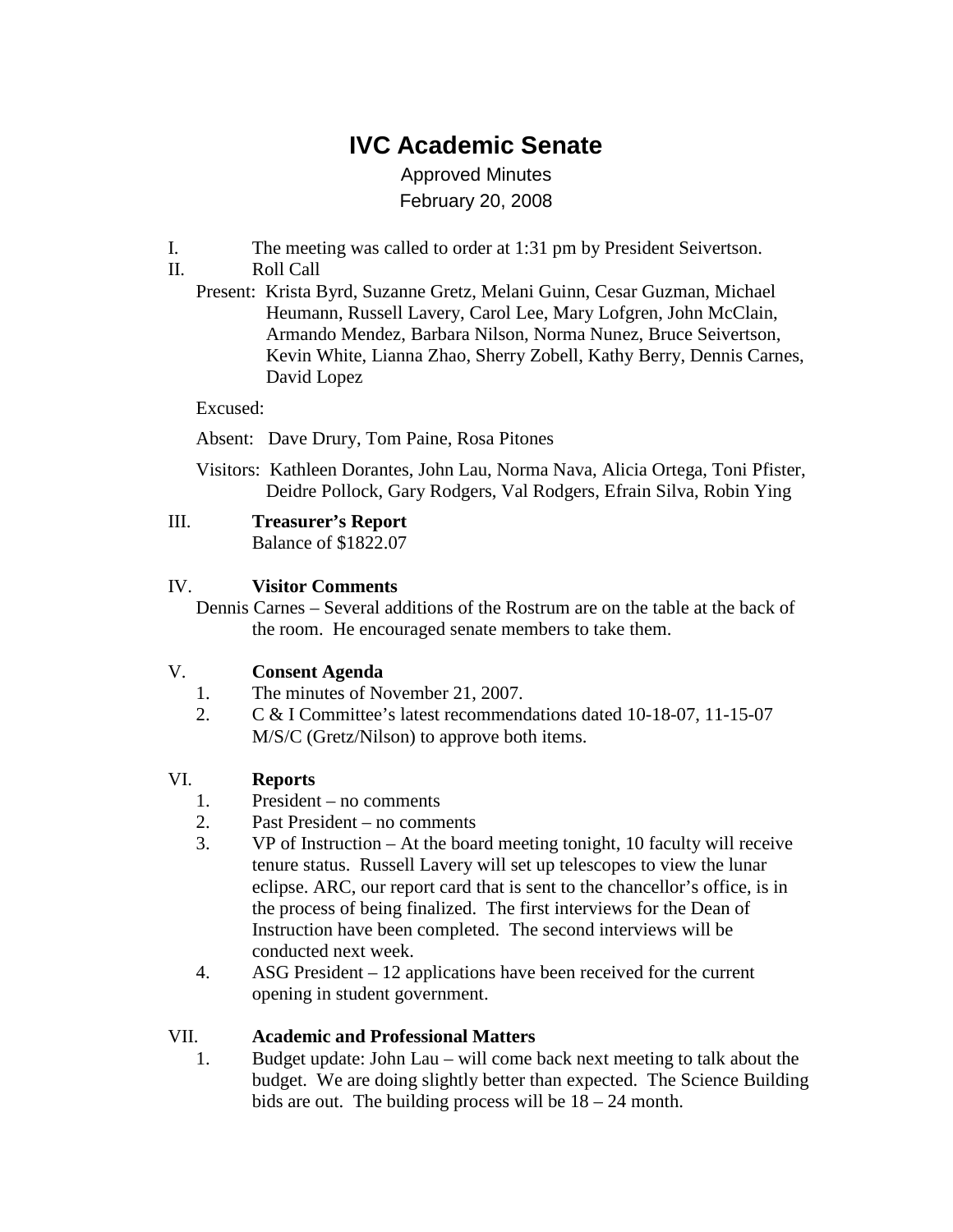- 2. Accreditation report: Kathy Berry IVC has been placed on warning status. The letter sent to Interim Superintendent/President Gary Rodgers from the accreditation committee was distributed.
	- 4 recommendations have to be met by October 2008.
	- 2 recommendations have to be met by October 2009

Gary Rodgers – we will benefit from doing these things. We will be better for it in the long run.

- 3. Basic Skills Initiative (BSI): Kathleen Dorantes The initiative was developed by the state community colleges because their students were not prepared in reading, writing, ESL and Mathematics.
	- Need to come up with a planning document.
	- Meeting March  $7<sup>th</sup>$ .
	- Job description for BS Coordinator was distributed
		- o Need by the middle of this term.
		- o Categorical funds, for 3 years.
- 4. Student Learning Outcomes (SLOs): Kathy Berry
	- These need to be done by October 9, 2009
	- SLOs are an institutional need
	- need a coordinator
	- 2 workshops during spring break
	- State Academic Senate workshops in San Diego
	- SLOs have to tie into everything that we do on this campus.

A copy of Cabrillo College's Comprehensive College Core Competencies was distributed. They had an A on their accreditation.

M/S/C (Gretz/White) to open the process to select the SLO coordinator, from the faculty, at the next Academic Senate meeting.

- 5. Academic Senate elections dates 2008
	- Monday, February  $25<sup>th</sup>$  Notice of Vacancy
	- Monday, March  $3^{rd}$ , 5:00 pm Declaration of Candidacy
	- Wednesday, March  $5<sup>th</sup>$  Sample Ballot distributed
	- Thursday, March  $13<sup>th</sup>$ , 9 am 3 pm Election
- 6. Bylaws update: Melani Guinn and Armando Mendez March  $5<sup>th</sup>$ discussion, March 19<sup>th</sup> vote.
- VIII. Discussion
	- 1. Spring Academic Senate fundraiser
		- Norma Nunez, chair
		- Committee members, Russell Lavery, Cesar Guzman, Mary Lofgren
		- Gloria Carmona has volunteered her home
		- April  $11^{\text{th}}$
	- 2. Academic calendar Gretz
		- Meeting during the first week of March to discuss the calendar
		- There is a survey asking students and staff on their comments about the calendar
		- Staff development is also on the agenda